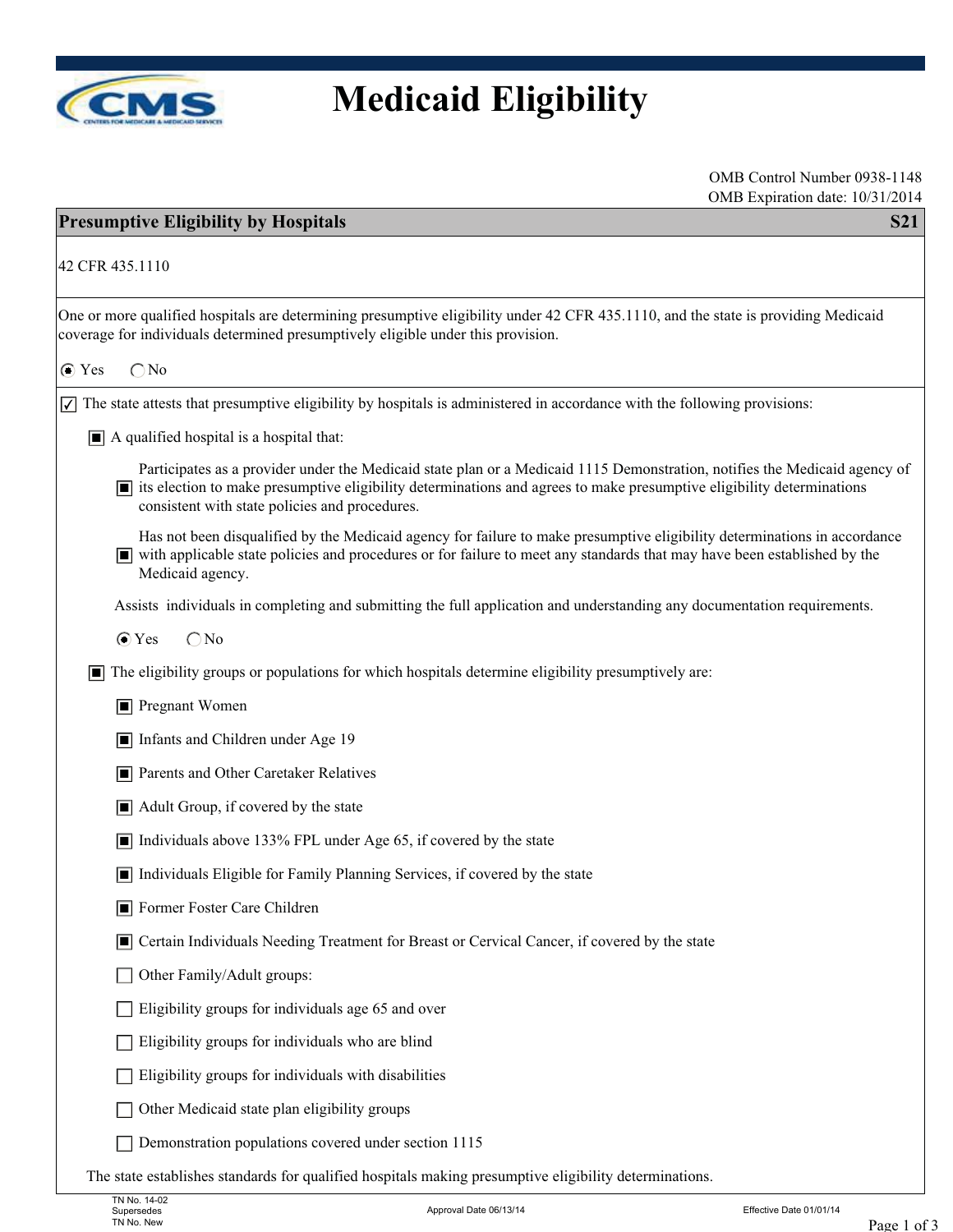

## **Medicaid Eligibility**

| $\odot$ Yes<br>$\bigcirc$ No                                                                                                                                                                                                       |
|------------------------------------------------------------------------------------------------------------------------------------------------------------------------------------------------------------------------------------|
| Select one or both:                                                                                                                                                                                                                |
| The state has standards that relate to the proportion of individuals determined presumptively eligible who submit a regular<br>application, as described at 42 CFR 435.907, before the end of the presumptive eligibility period.  |
| The state has standards that relate to the proportion of individuals who are determined eligible for Medicaid based on the<br>submission of an application before the end of the presumptive eligibility period.                   |
| 90% of all the presumptive eligibility decisions made by the hospital will be the same decision<br>Description of standards: reached by the Department when a full Medicaid eligibility decision is made.                          |
| The presumptive period begins on the date the determination is made.                                                                                                                                                               |
| The end date of the presumptive period is the earlier of:<br>П                                                                                                                                                                     |
| The date the eligibility determination for regular Medicaid is made, if an application for Medicaid is filed by the last day of<br>the month following the month in which the determination of presumptive eligibility is made; or |
| The last day of the month following the month in which the determination of presumptive eligibility is made, if no<br>application for Medicaid is filed by that date.                                                              |
| Periods of presumptive eligibility are limited as follows:<br>О                                                                                                                                                                    |
| $\bigcirc$ No more than one period within a calendar year.                                                                                                                                                                         |
| • No more than one period within two calendar years.                                                                                                                                                                               |
| No more than one period within a twelve-month period, starting with the effective date of the initial presumptive eligibility<br>period.                                                                                           |
| $\bigcirc$ Other reasonable limitation:                                                                                                                                                                                            |
| The state requires that a written application be signed by the applicant, parent or representative, as appropriate.                                                                                                                |
| Yes<br>$\bigcirc$ No<br>$\bullet$                                                                                                                                                                                                  |
| The state uses a single application form for Medicaid and presumptive eligibility, approved by CMS.                                                                                                                                |
| The state uses a separate application form for presumptive eligibility, approved by CMS. A copy of the application form is<br>included.                                                                                            |
|                                                                                                                                                                                                                                    |
| An attachment is submitted.                                                                                                                                                                                                        |